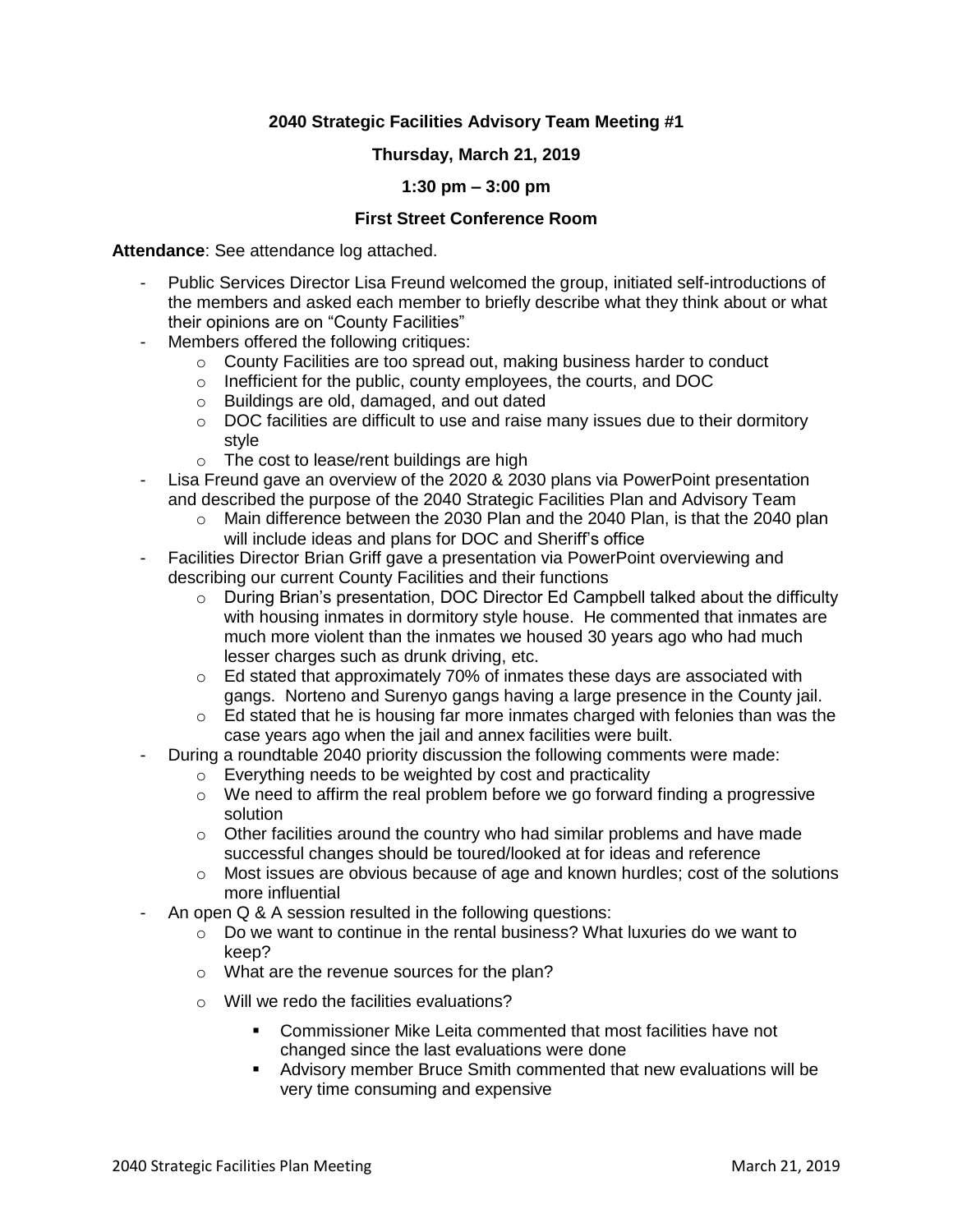- o Are we willing to accept the previous evaluation as a group and understand/accept the recommendations of it? Or do we start at the beginning?
- Next steps for Brian and Lisa:
	- o Explore possible tours that we can physically or remotely assess for financial "laundry" lists of each building and determine if anything newly critical has occurred to change issue priorities
	- o Lisa spoke about the 2040 Strategic Facilities Plan website on the Yakima County Commissioners page which will contain and be updated with meeting notes, presentations as well as the 2020 and 2030 Plans to help identify already known and discovered problems; "Don't reinvent the wheel".

Next meeting: Thursday, April 18, 2019 at 1:30 PM